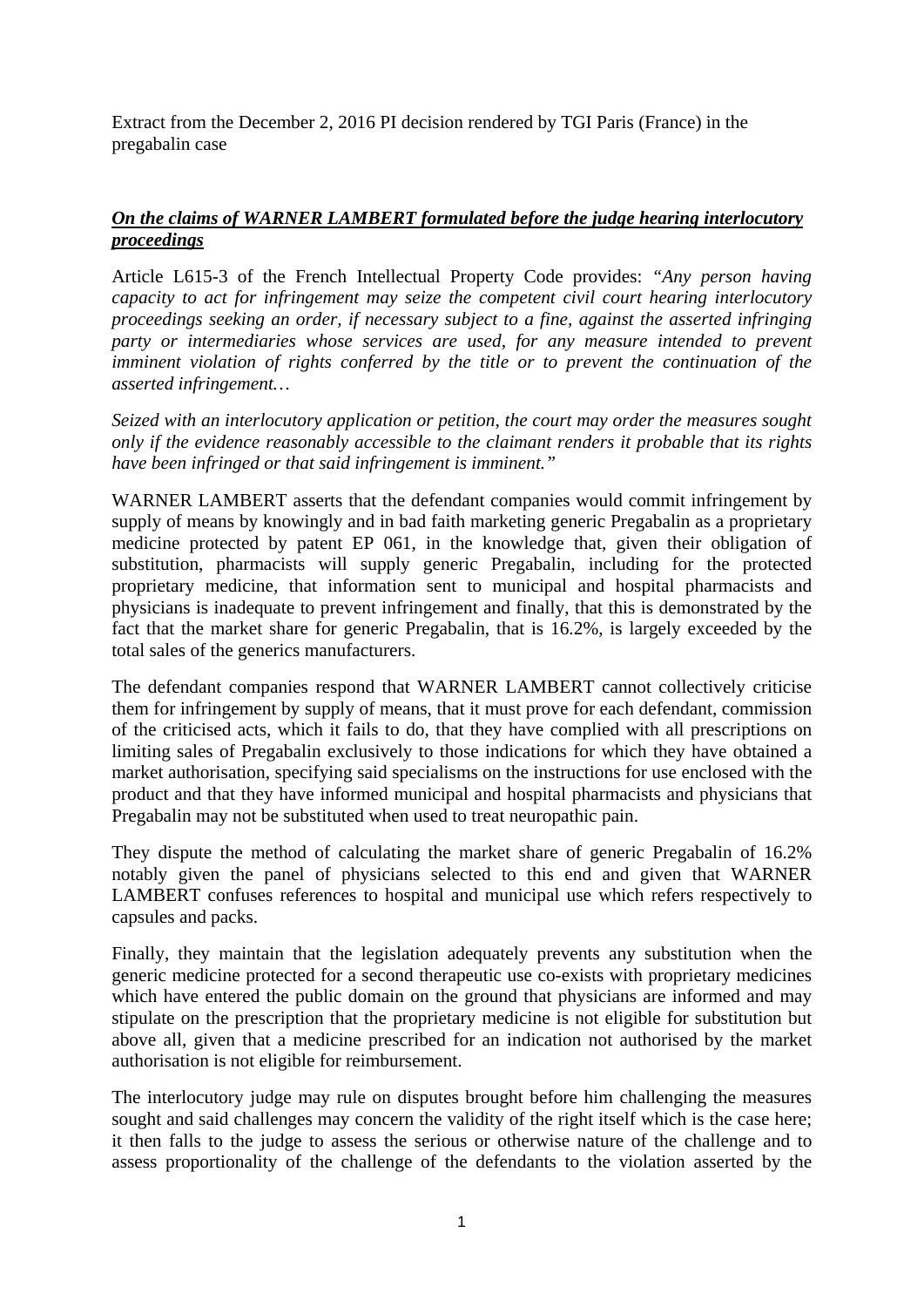claimants and to adopt, having regard to the risks incurred by both parties, a decision on whether or not to prohibit marketing of the generic.

In this case, the defendants opted not to dispute the validity of patent EP 061 prior to marketing their generic Pregabalin, but rather to directly obtain a limited market authorisation for the purposes of entering the market for the two indications in the public domain. Hence, first of all, a ruling must be pronounced on the existence of probable infringement, that is whether the conditions for marketing Pregabalin constitute infringement by supply of means of patent EP 061 of WARNER LAMBERT, prior to assessing, if necessary, the challenges against patent EP 061 except as concerns MYLAN since the court of first instance has pronounced a decision on the merits rejecting the grounds for annulment.

## **The legislation on generic medicines:**

Article 11 of EC Directive 2001/83 amended by EC Directive 2004/27 establishing the Community Code on medicines for human use:

*"For authorisations under Article 10, those parts of the summary of product characteristics of the reference medicinal product referring to indications or dosage forms which were still covered by patent law at the time when a generic medicine was marketed need not be included."* 

- Its transposition as article R.5121-29-2 of the French Public Health Code:

*"When informed by the holder of a market authorisation for a medicine granted pursuant to paragraph 1), 2) or 3) of article R.5121-28, prior to marketing of the medicine or the proprietary medicine concerned, given that for some of the indications, pharmaceutical forms or dosages of the proprietary medicine or the reference medicine, the intellectual property rights have not expired, the general manager of the agency will delete from the resume of the product characteristics of the medicine or the authorised generic medicine, pursuant to paragraphs 1), 2) or 3) of article R.5121-28, the parts referring to said indications, forms or dosages."* 

- Article 3.3 b) of EC Regulation No. 726/2004:

*"3. A generic medicinal product of a reference medicinal product authorised by the Community may be authorised by the competent authorities of the Member States in accordance with Directive 2001/83/EC and Directive 2001/82/EC under the following conditions:* 

*(a) the application for authorisation is submitted in accordance with Article 10 of Directive 2001/83/EC or Article 13 of Directive 2001/82/EC;* 

*(b) the summary of the product characteristics is in all relevant respects consistent with that of the medicinal product authorised by the Community except for those parts of the summary of product characteristics referring to indications or dosage forms which were still covered by patent law at the time when the generic medicine was marketed; and* 

*(c) the generic medicinal product is authorised under the same name in all the Member States where the application has been made. For the purposes of this provision, all the linguistic versions of the INN (international non-proprietary name) shall be considered to be the same name."*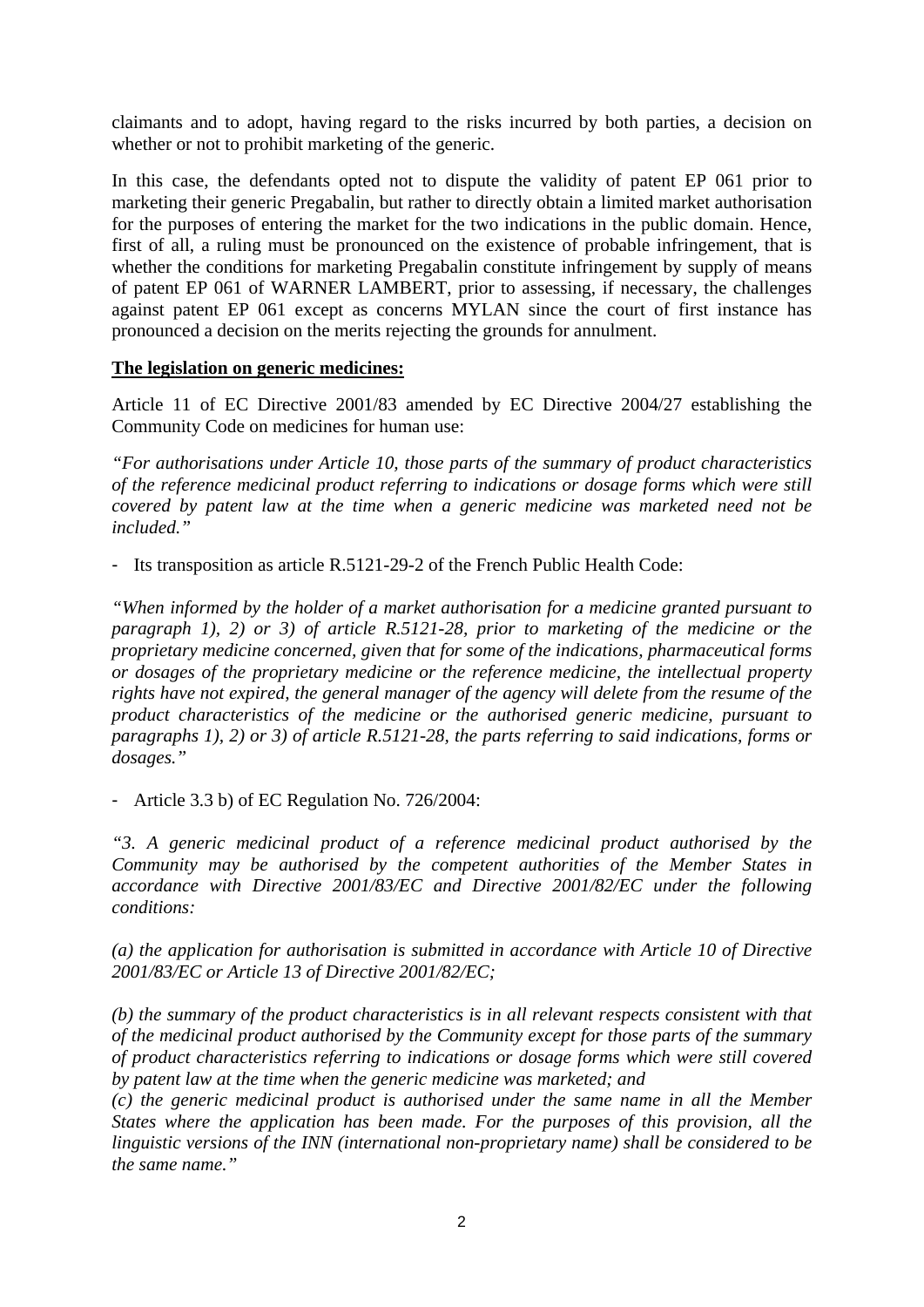## *Infringement by supply of means*

Article L.613-4 of the French Intellectual Property Code provides:

*1) In the absence of consent of the patent holder, the supply or offer to supply, in French territory, to a person other than those authorised to commercially exploit the patented invention, of means for use in the territory of the invention with reference to an essential element thereof, if the third party knows or when the circumstances make it obvious that said means are capable and intended for said use, is also prohibited.* 

*2) The provisions of paragraph 1 do not apply when the means for use are products which are widely available on the market, unless a third party incites the party to whom it supplies to commit acts prohibited by article L.613-3.* 

*3) Persons authorised to carry out commercial exploitation pursuant to paragraph 1 does not include those carrying out the acts referred to in a, b and c of article L.613-5* 

Infringement is not assessed subjectively but exclusively objectively, since the Intellectual Property Code does not acknowledge the concept of good faith in such matters.

In this case, claims 1 and 3 of patent EP 061 are prepared in the Swiss form which is the only authorised form given the prohibition on patenting a known molecule under CEB 1973.

The claims are considered as process claims and not product claims, such that the defendant companies cannot be charged with supply of means permitting the use of the process in French territory.

It should be observed that the defendant companies import the pre-prepared medicine, that is already manufactured and do not supply any means for preparing the medicine. They are not criticised for manufacturing the medicine in French territory.

Contrary to the asserted case law of the EPO which does not have jurisdiction to rule on acts of infringement since such matters are outside the scope of its remit which is exclusively to grant or otherwise patents; any act for the marketing of a medicine protected by a patent for a second therapeutic use cannot be analysed as the supply of means.

Even assuming that supplying to pharmacists, the sole persons authorised in France to dispense medicines [since even online websites for the sale of medicines must be linked to a pharmacy], could constitute the supply of means allowing using Pregabalin for the treatment of neuropathic pain, it is established for all the defendant companies that they restricted the market authorisation to unprotected indications and clearly stated same on the instructions for use included in the packaging and finally and above all, conducted an extensive information campaign addressed to pharmacists and prescribing physicians who were notified concerning all sales of the new Pregabalin generic, of the precautions to be adopted when prescribing the proprietary medicine.

If pharmacists are considered as third parties, it appears that they are perfectly well-aware of the information supplied; pharmacists are particularly well-informed third party professionals aware they may not supply Pregabalin in its generic form except for the two conditions, epilepsy and general anxiety.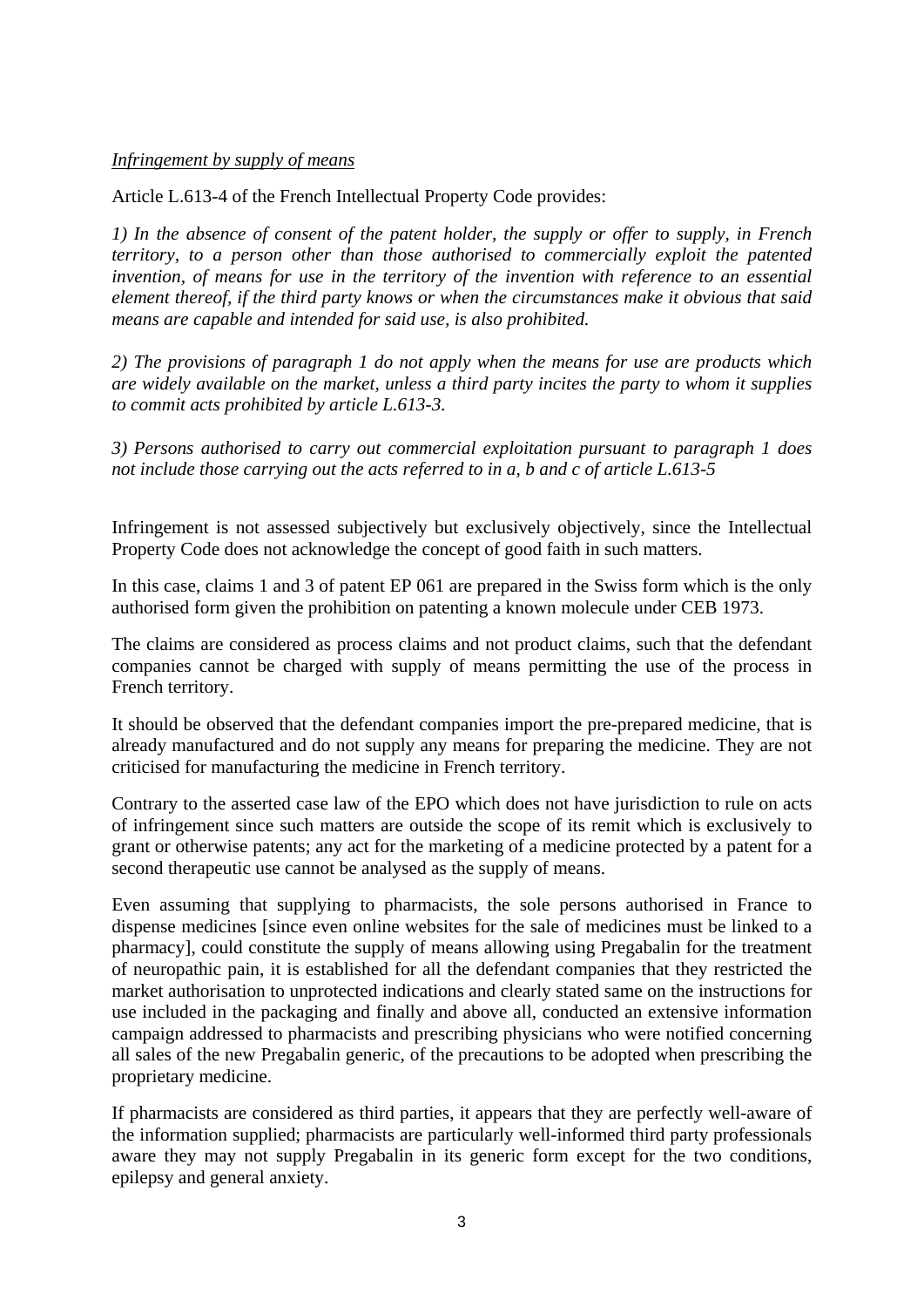It could indeed be assumed that given the flow of information concerning said generics, as a precautionary measure, pharmacists tend to supply only the *princeps* to avoid any charges of infringement.

In consequence, the conditions of article L.613-4 1 are not satisfied.

Concerning the second paragraph, it may be accepted that a medicine is a general consumer product, even if its distribution is regulated given the dangerous nature of certain molecules, notably in combination with others.

But on the other hand, it cannot be admitted that the defendant companies incited pharmacists or physicians to substitute generic Pregabalin for the *princeps* in the case of prescriptions for neuropathic pain when the latter spontaneously and fairly informed pharmacists that the market authorisation was limited to the two indications, epilepsy and general anxiety, given that this widespread information campaign generated significant costs for them.

The conditions of article L.615-4 2 are not satisfied hence it is not necessary to define the market share "reserved" to generic Pregabalin, a percentage which would require a decision on the merits concerning its calculation, the panel of physicians selected and whether the references concern capsules or packs.

What is more, the Intellectual Property Code does not define the concept of collective infringement of a patent and it is the responsibility of the person asserting infringement to establish the acts which it ascribes to each of the parties in causing not its loss, but which constitute infringement.

Several persons may be complicit in the same act of infringement if they participate at different stages in said infringement.

Concerning direct infringement, the manufacturer then the wholesaler, then the person storing the products who has custody thereof, then the vendor may all by their actions become complicit in the same infringement.

In this case, the defendant companies holding the market authorisation each import the medicine Pregabalin for which they have obtained a market authorisation and fixed the price.

For example, SANOFI FRANCE imports the product manufactured outside France and distributes it via its own network of sales representatives and wholesalers.

BIOGARAN itself manufactures the Pregabalin for which it is obtained a market authorisation and does not procure the medicine from SANOFI FRANCE. It sells its Pregabalin through its own network.

It cannot be claimed and it is not proved that these companies - which are competitors on the medicines market – are or were complicit in carrying out the same infringement. It does not suffice to rely on infringement of the same patent against the various independent economic players to establish that they were complicit in causing the same damage.

And moreover, in this case, no joint and several order may be pronounced against them.

In this case WARNER LAMBERT simply, after defining the market share dedicated to generic Pregabalin on the basis of statistics collected by GERS – on some occasions relating to individual capsules and on others to full packs - without regard to the different dosages and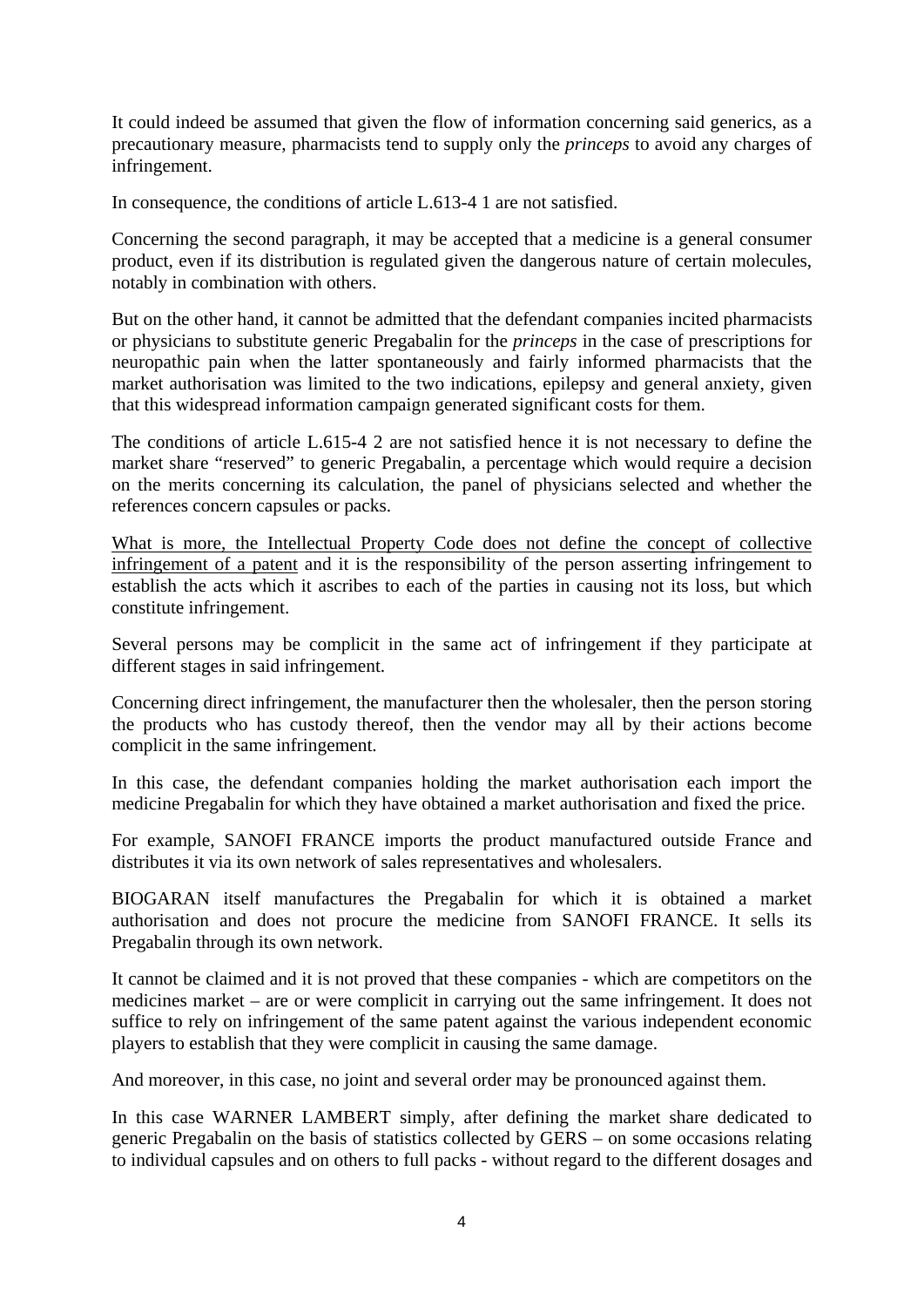on the basis of a panel of physicians of which the composition is to say the least questionable, affirmed that all sales of generic Pregabalin constitute a form of collective infringement.

Nor can it be maintained that the French regulations on prescription and substitution automatically result in infringement of patent rights in the case of a second therapeutic use of a given molecule which is protected, whereas previous indications for the same molecule are in the public domain.

In fact, WARNER LAMBERT has means to notify the administrative authorities pursuant to article 51211-14-3 of the Public Health Code which provides that: *"A company which commercially exploits a pharmaceutical proprietary medicine contributes to satisfactory use of the latter by ensuring notably that its proprietary medicine is prescribed in compliance with its market authorisation referred to in article L. 5121-8 and, if applicable, temporary use recommendations referred to in article L. 5121-12-1, its temporary authorisation for use, referred to in article L.5121-12, its registration referred to in articles L.5121-13 or L.5121- 14-1, its authorisation referred to in article L.5121-9-1 or its parallel import authorisation referred to in article L.5121-17.* 

*It shall adopt all the information measures it deems appropriate for the attention of health professionals according to the fourth part of this Code if it observes prescriptions which do not comply with proper use of the proprietary medicine as defined in the first paragraph and shall promptly notify the French Agence nationale de sécurité du medicament et des produits de santé."* 

The documents exhibited during the discussions demonstrate that Pfizer, representing WARNER LAMBERT simply sent letters to ANSM, CESP and HAS:

\* PFIZER PFE France wrote to ANSM on 27 July 2015 expressing concern about the imminent placing on the market exclusively of SANDOZ GMBH PREGABALINE GMBH and the real risk it believed of this proprietary medicine being prescribed and issued for protected indications of the molecule; it recalled its rights and requested ANSM to keep it informed of actions it intended to implement to prevent the supply of generics for the patented indication by setting out the measures adopted in other countries; in its letter it referred to the letter of 12 June 2015 to the company SANDOZ FRANCE.

\* On 23 October 2014 PFIZER PFE France wrote to the COMITÉ ECONOMIQUE DES PRODUITS DE SANTÉ to recall the rights it held over patent EP 061 for the reference proprietary medicine marketed under the trademark LYRICA.

It exhibited the information letter of 16 July 2015 sent to it by this body stating that the SANDOZ laboratory (… sic PFIZER Limited) has solicited a request for its proprietary medicine PREGABALINE SANDOZ GMBH and that the latter had confirmed it was authorised to market it without infringing the company's rights.

On 12 October 2015 PFIZER PFE France wrote to HAUTE AUTORITÉ DE LA SANTÉ and COMITÉ ECONOMIQUE DES PRODUITS DE SANTÉ under terms similar to the letter of 27 July 2015 sent to ANSM.

Pfizer France representing WARNER LAMBERT sent a letter to ANSM on 7 December 2015 and 15 January 2016 but did not remind ANSM or CESP or HAS of the placing on the market of other generic "Pregabalin".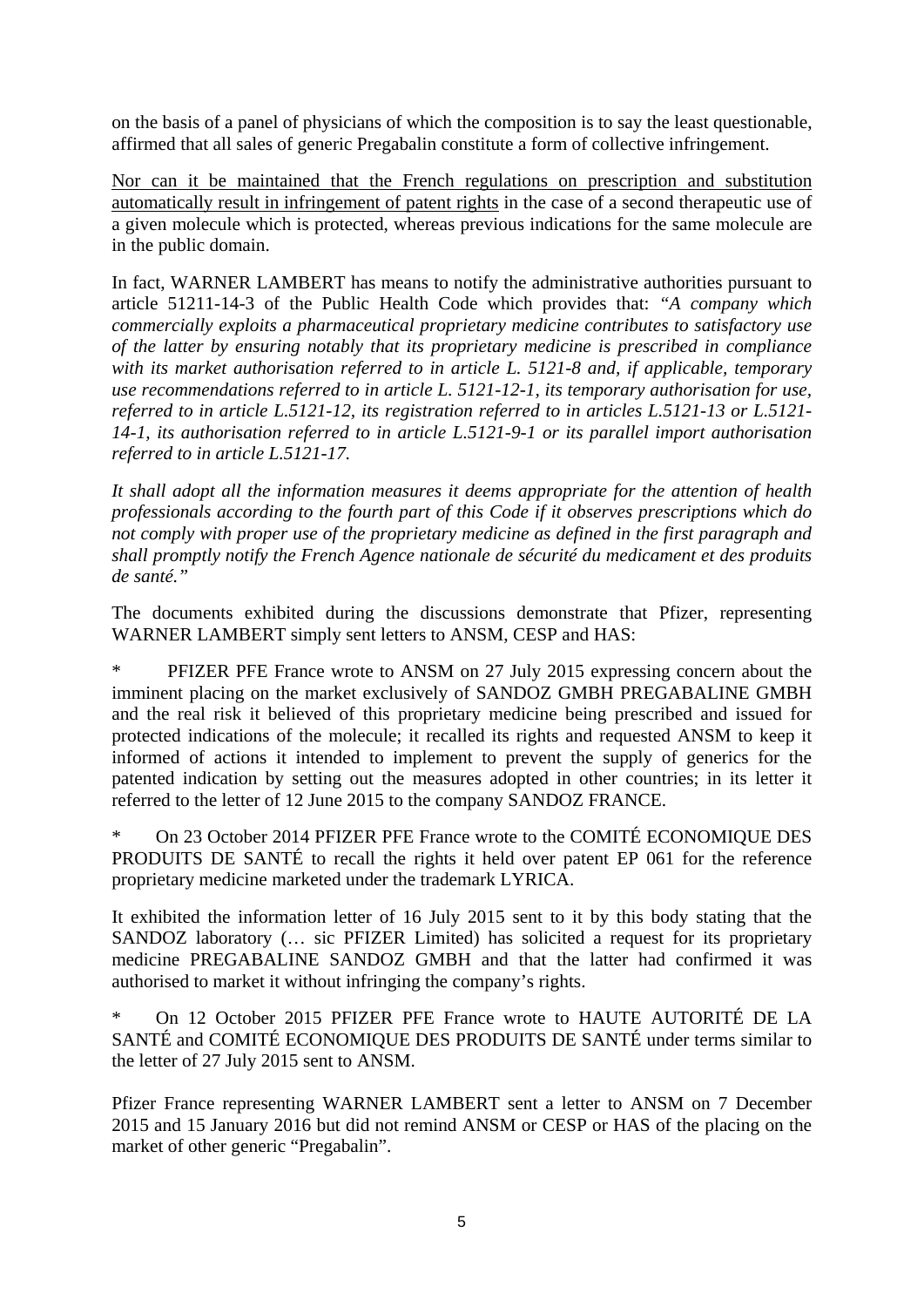It only did so vis-à-vis ANSM after a period of six months, on 29 June 2016 immediately prior to initiating the interlocutory proceedings in August 2016.

On 8 December 2015 it sent a letter to which HAS responded on 18 December 2015 (exhibits B6-1) stating that the information disseminated was sufficient having regard to the existing legal texts.

It sent a letter to CEPS of which the mission is to fix the price of medicines, which replied on 3 November 2015 that it did not have competence in this area.

All the letters sent to HAS and ANSM refer exclusively to the dispute with the SANDOZ companies.

In letters dated 7 December 2015, it sent a copy of the interlocutory ruling of 26 October 2015 to the *Ordre national des médecins* and the pharmacists' equivalent body for more extensive dissemination of information provided by the SANDOZ companies; it sent new letters on 25 January and 4 April 2016 to the *Ordre des pharmaciens* which replied that the information already disseminated appeared adequate and on 10 December 2015 and 3 February 2016 to the *Ordre national des médecins;* the latter indicated it would include the item on the agenda of an imminent meeting.

In the same way, although the possibility of substitution of a generic for the *princeps* is encouraged by the legal texts, this option is subject to conditions and provides an option for physicians to indicate that the prescribed medicine cannot be substituted and for pharmacists, depending on the circumstances, to refrain from substituting the generic medicine for the *princeps* medicine.

Finally, an indication not included in the directory is not eligible for reimbursement; hence Pregabalin prescribed by a physician for a protected indication is not eligible for reimbursement.

These provisions adopted by the medical professionals are adequate to protect the indication which is protected by patent.

In fact, if Pregabalin is prescribed as an anti-epilepsy treatment always in combination with another treatment for epilepsy, the pharmacist may substitute the generic for the *princeps.*

If Pregabalin is prescribed for general anxiety, a non-protected indication but not eligible for reimbursement, the pharmacist may also substitute the generic for the princeps.

Finally if Pregabalin alone is prescribed (without another anti-epilepsy treatment and without the statement 'not eligible for reimbursement') or with the words 'not to be substituted' the pharmacist cannot substitute the generic for the *princeps*.

In the event of doubt, the pharmacist is authorised to question the patient to establish the reasons for the prescription and if there is a concern about breaching medical confidentiality, it is recommended talking to the patient in the privacy area which must be provided at each pharmacy.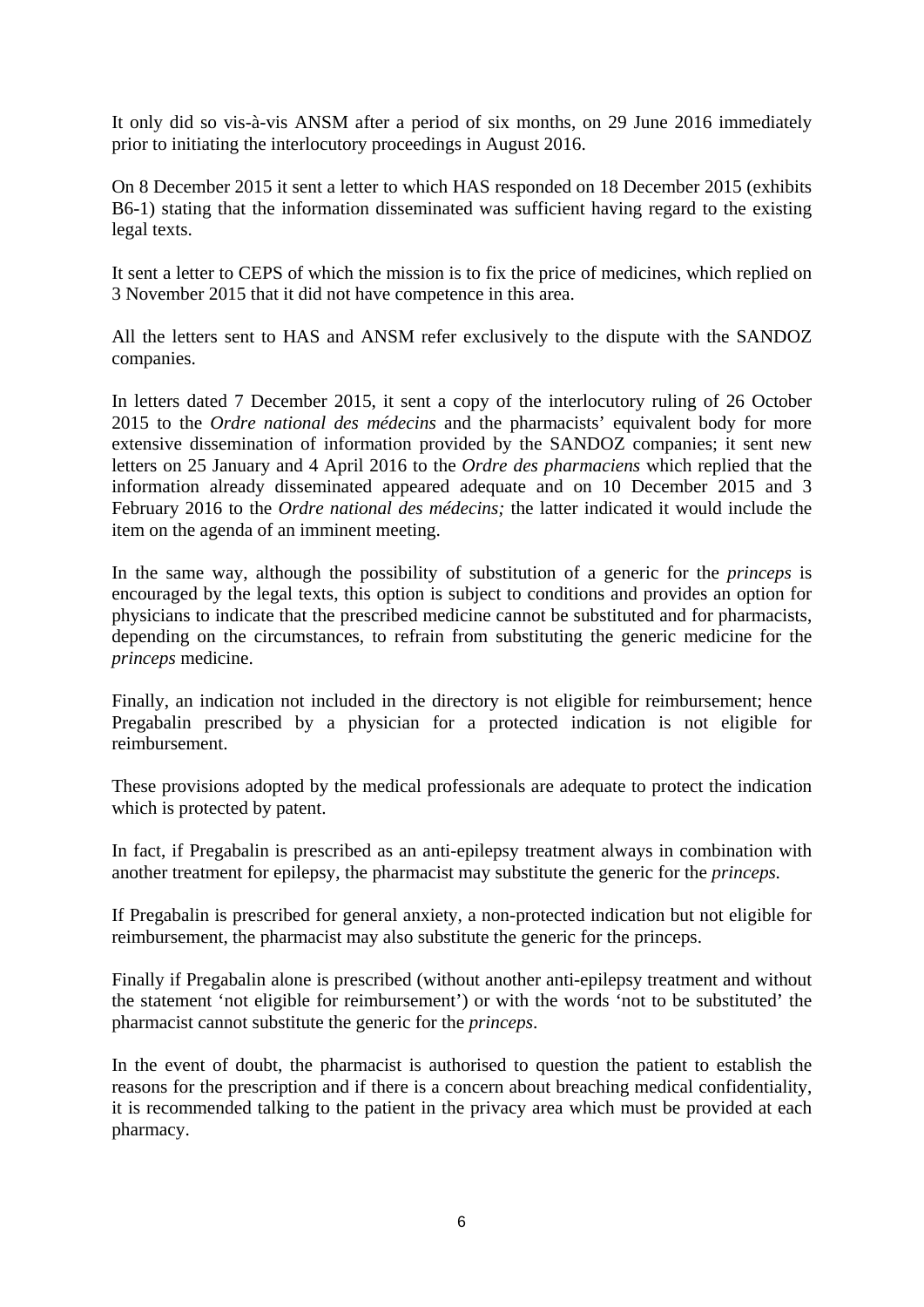In this case WARNER LAMBERT simply assumes that physicians prescribe generic Pregabalin to treat neuropathic pain, whereas use of Pregabalin for this indication remains protected and in the same way assumes that pharmacists are failing to comply with the regulations in force by supplying generic Pregabalin for the protected indication.

It does not adduce the slightest proof that health professionals are failing to comply with the legislation in force, other than by asserting a collective infringement not provided by the legal text and, moreover, not established.

*Concerning measures seeking to structure the market share of each generic manufacturer having regard to the overall market share of generic Pregabalin:* 

In addition to the figure of 16.2% for the global market of Pregabalin which WARNER LAMBERT allocates to generic Pregabalin - itself the subject of serious dispute - it appears that the claims as proposed are contrary to European and domestic legislation and that a judge cannot in consequence order such measures.

In fact, article 101 paragraph 1 of the TFEU provides:

*"1. The following shall be prohibited as incompatible with the internal market: all agreements between undertakings, decisions by associations of undertakings and concerted practices which may affect trade between Member States and which have as their object or effect the prevention, restriction or distortion of competition within the internal market, and in particular those which:* 

*(a) directly or indirectly fix purchase or selling prices or any other trading conditions;* 

*(b) limit or control production, markets, technical development, or investment;* 

*(c) share markets or sources of supply;* 

*(d) apply dissimilar conditions to equivalent transactions with other trading parties, thereby placing them at a competitive disadvantage;* 

*(e) make the conclusion of contracts subject to acceptance by the other parties of supplementary obligations which, by their nature or according to commercial usage, have no connection with the subject of such contracts."* 

Article L.420-1 of the French Commercial Code provides that:

"Any concerted actions, agreements, express or tacit understandings or coalitions are prohibited, including via the direct or indirect intermediary of a company a member of a group located outside France, if the object or possible object is to prevent, restrict or falsify competition on a market, if they seek to:

- 1. Limit access to the market or restrict free competition by other undertakings;
- 2. Hinder the fixing of prices by operation of the free market, by artificially favouring their increase or reduction;
- 3. Limit or control production, market outlets, investment or technical progress;
- 4. Share out markets or sources of procurement"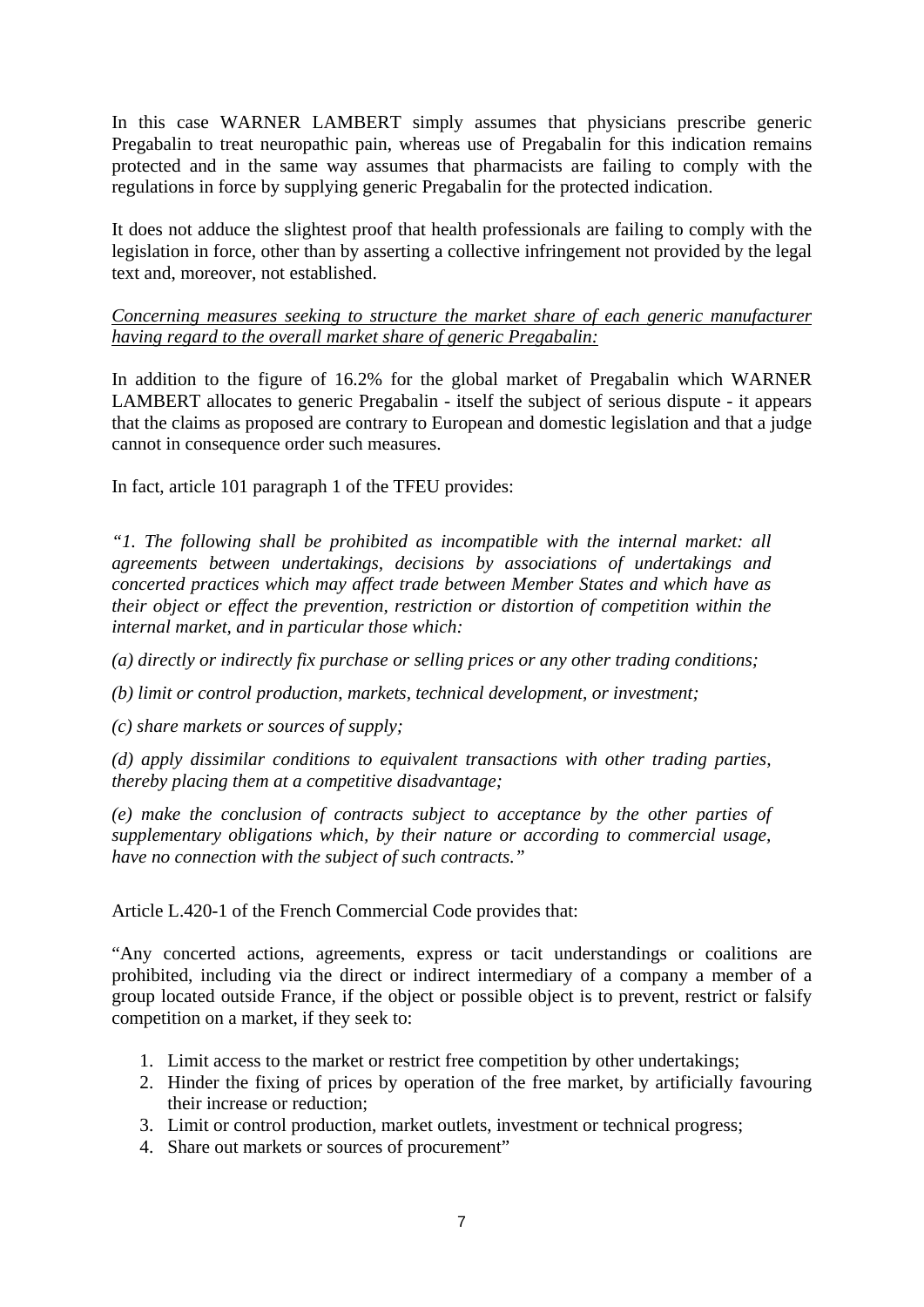Regarding the exchange of information, the European Commission considers (Guidelines on applicability of article 101 of the Treaty on the Functioning of the European Union to horizontal cooperation agreements):

"Communication of information among competitors may constitute an agreement, a concerted practice, or a decision with the object of fixing prices or quantities. Such types of information exchanges will normally be considered and fined as cartels (…).

Information exchanges between competitors of individualised data regarding intended future prices or quantities should therefore be considered a restriction of competition by object."

Finally, concerning distribution agreements, the Competition Authority stated that "agreements on the sharing out of markets are considered by the competition authorities (…) as without justification and are therefore included in the most serious cases" (Cf. Decision No. 05-D-65 of 30 November 2005 on practices observed in the mobile phone sector).

By requesting that the defendants should jointly comply with a global sales ceiling of 16.2% of units sold (even assuming this figure is valid), WARNER LAMBERT requested the interlocutory judge to create an agreement by imposing measures that would constitute practices prohibited by European and French competition law if occurring between competitors, that is an exchange of sensitive information on sales volumes, distribution of volumes and therefore, directly or indirectly on customers and finally the splitting of market shares among the generic companies.

If executed by the defendant companies, these measures would require reaching an understanding on the monthly volumes allocated to each player operating in the Pregabalin market, to offer the claimants the required guarantee that the global ceiling would not be exceeded.

In consequence, the claims of WARNER LAMBERT before the interlocutory judge must be rejected in full.

# *On the counterclaims*

BIOGARAN, SANOFI and ZENTIVA, TEVA SANTÉ, ARROW GENERICS, HCS BVBE and KRKA France and EG LABO sought damages and interest for abusive proceedings against the claimant companies.

The exercise of a legal action constitutes in principle a right and becomes an abuse which can justify damages and interest exclusively in the event of malicious intent, bad faith or gross negligence equivalent to wilful misconduct pursuant to article 1382 of the French Civil Code.

In this case, it appears clear on reading the ruling that WARNER LAMBERT, PFIZER PFE France and PFIZER Limited summonsed the defendant companies without specifying the complaints against each of them, thus evading extensive work so they could seek an order for collective measures of which the unlawful nature is manifest having regard to the legislation on anti-competition practice and whereas they were perfectly well aware that none of the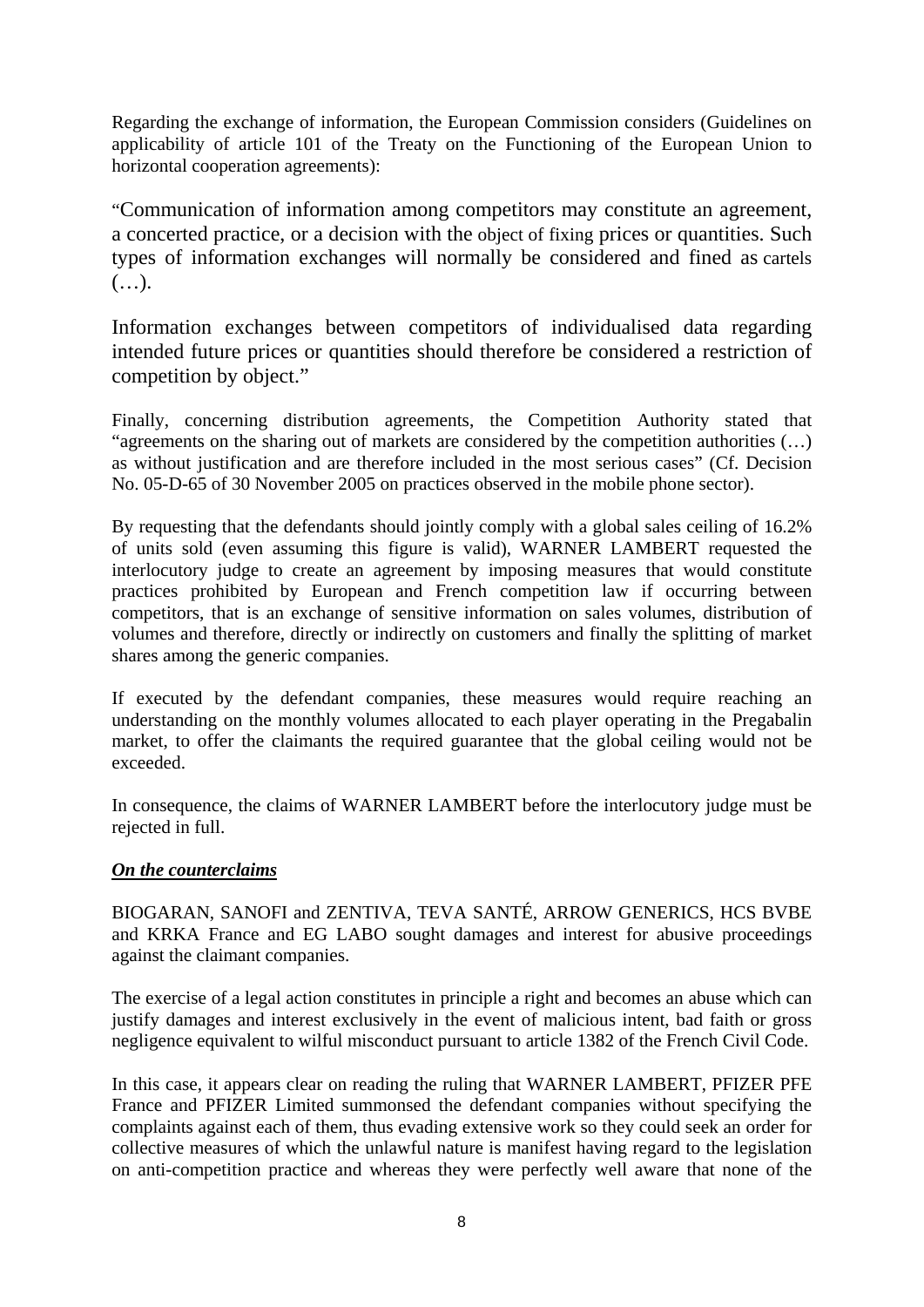defendants had infringed their rights by supply of means since the interlocutory judgement of 26 October 2015 - which they did not appeal – had already ruled this point.

WARNER LAMBERT, PFIZER PFE France and PFIZER Limited moreover never seized the court of first instance with a claim founded on infringement and notably in the petition seeking the annulment of their patent in the form of counterclaims.

The abusive character derives from the instrumentalisation of the court which was seized solely with a view to obtaining a decision justifying their claim that the existing legislation is inadequate to protect a second therapeutic use when the first indication has entered the public domain, that is not at all established that the legislation on non-substitutable medicines which are non-reimbursable affords sufficient protection by physicians and pharmacists of patented rights.

However, the claims of BIOGARAN, SANOFI and ZENTIVA, TEVA SANTÉ, ARROW GENERIQUES and EG LABO must be rejected, in default of establishing the existence of a loss other than that incurred as legal costs for their defence.

Nor are there grounds for pronouncing a civil fine against WARNER LAMBERT, PFIZER PFE France and PFIZER Limited pursuant to article 32-1 of the Code of Civil Procedure. TEVA SANTÉ which has not suffered a loss is unfounded in seeking publication on the website of the claimant companies or in newspapers, since these measures are intended to provide supplementary compensation

What is more, a publication measure pronounced as an interlocutory order is totally disproportionate.

Finally, the claim of TEVA SANTÉ for reimbursement of the costs for informing pharmacists and physicians is unfounded since by sending said mailings, TEVA SANTÉ merely fulfilled its obligations pursuant to article L.613-4 of the Intellectual Property Code.

This obligation does not derive from an obligation imposed by WARNER LAMBERT and is not a consequence of the proceedings initiated before the interlocutory judge.

The claim of TEVA SANTÉ should also be rejected.

# *On the other claims*

The conditions are satisfied to award SANDOZ, SANDOZ GmbH, GENERICS UK LIMITED, MYLAN, ZENTIVA KS, SANOFI AVENTIS FRANCE, HCS BVBA, KRKA FRANCE and ARROW GENERIQUES the amount of  $\epsilon$ 50,000 paid jointly and severally by WARNER LAMBERT, PFIZER PFE France and PFIZER Limited pursuant to article 700 of the Code of Civil Procedure.

The conditions are satisfied to award BIOGARAN, TEVA SANTÉ and EG LABO – LABORATOIRES EUROGENERICS the amount of  $\in 100,000$  paid jointly and severally by WARNER LAMBERT, PFIZER PFE France and PFIZER Limited pursuant to article 700 of the Code of Civil Procedure.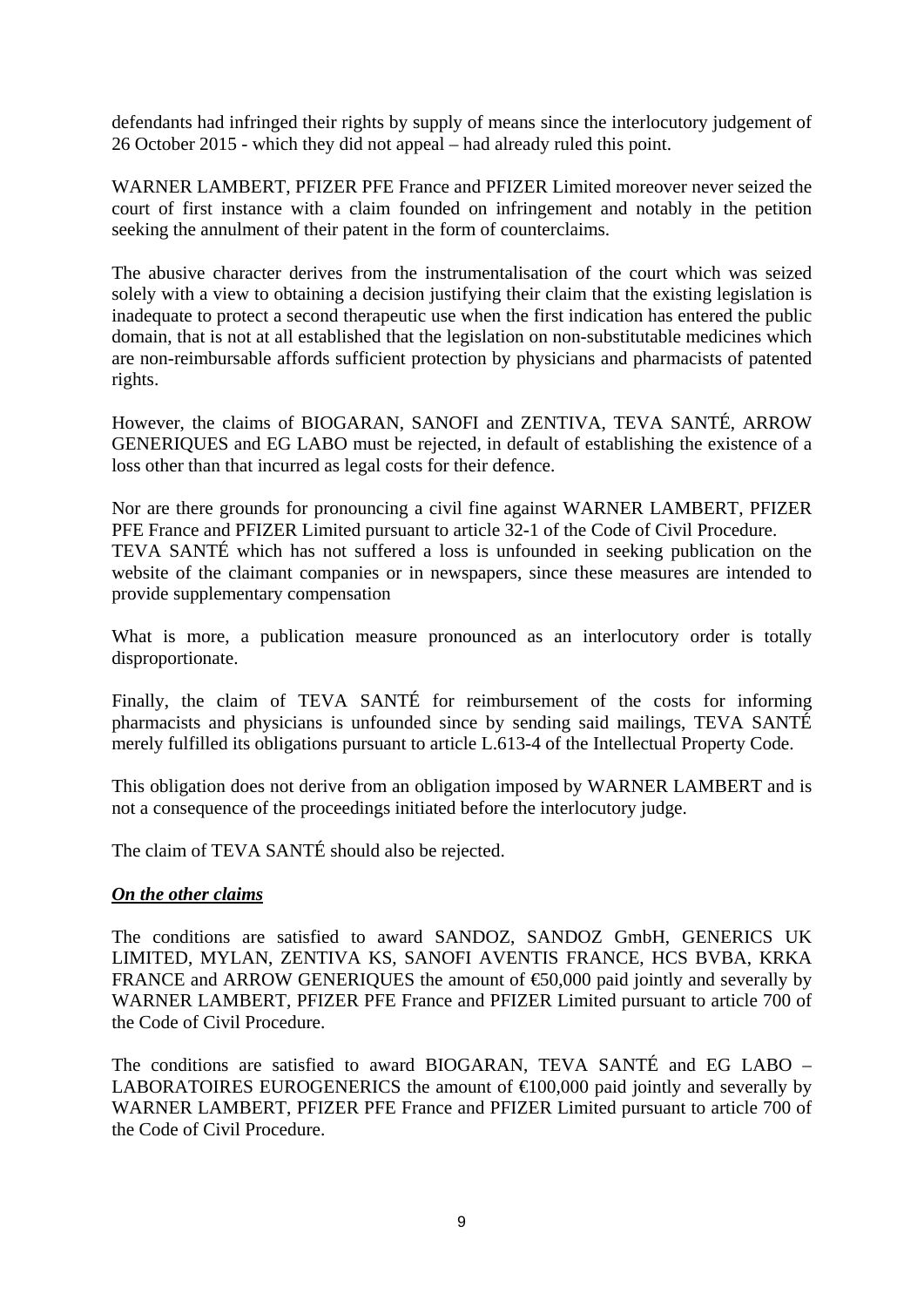The claim for costs filed by ZENTIVA and SANOFI is unfounded before the interlocutory judge, since this provision of article 699 of the Code of Civil Procedure is intended to apply only when representation by counsel is mandatory.

# **FOR THESE REASONS**

**Adjudicating at a public hearing, by the making available at the registry, by a judgement pronounced after trial and at first instance** 

## **On the partial withdrawal of the petition and action of WARNER LAMBERT, PFIZER PFE France and PFIZER Limited against RANBAXY:**

**SAYS** that the withdrawal of the petition and action of WARNER LAMBERT, PFIZER PFE France and PFIZER Limited against RANBAXY PHARMACIE GENERIQUES is completed;

In consequence,

**RECORDS** the extinguishing of the claim and the declining of jurisdiction of the interlocutory judge in the dispute heard during the interlocutory proceedings between WARNER LAMBERT, PFIZER PFE France and PFIZER Limited exclusively for the company RANBAXY PHARMACIE GENERIQUES;

**SAYS** that each of the parties will pay the legal costs incurred in the context of this dispute pursuant to article 399 of the Code of Civil Procedure.

## **On the procedural objections**

**REJECTS** the claim for annulment of the summons served by WARNER LAMBERT, PFIZER PFE France and PFIZER Limited on 9 August 2016 on TEVA SANTÉ.

**REJECTS** the objection of lack of jurisdiction formed by SANOFI FRANCE and ZENTIVA KS in favour of the pre-trial judge of the Paris Court of First Instance, 3<sup>rd</sup> Chamber, 3<sup>rd</sup> Section;

## **On the inadmissibility:**

**DECLARES** the claims of WARNER LAMBERT, PFIZER PFE France and PFIZER Limited inadmissible against SANDOZ and SANDOZ GmbH, given the authority of *res judicata* of the judgement pronounced on 26 October 2015.

**DECLARES** the actions of PFIZER FRANCE and PFIZER Limited brought together with WARNER LAMBERT inadmissible;

**REJECTS** the ground for inadmissibility asserted by BIOGARAN given criticisms of the administrative authorities;

**REJECTS** the grounds for inadmissibility asserted by TEVA SANTÉ against WARNER LAMBERT;